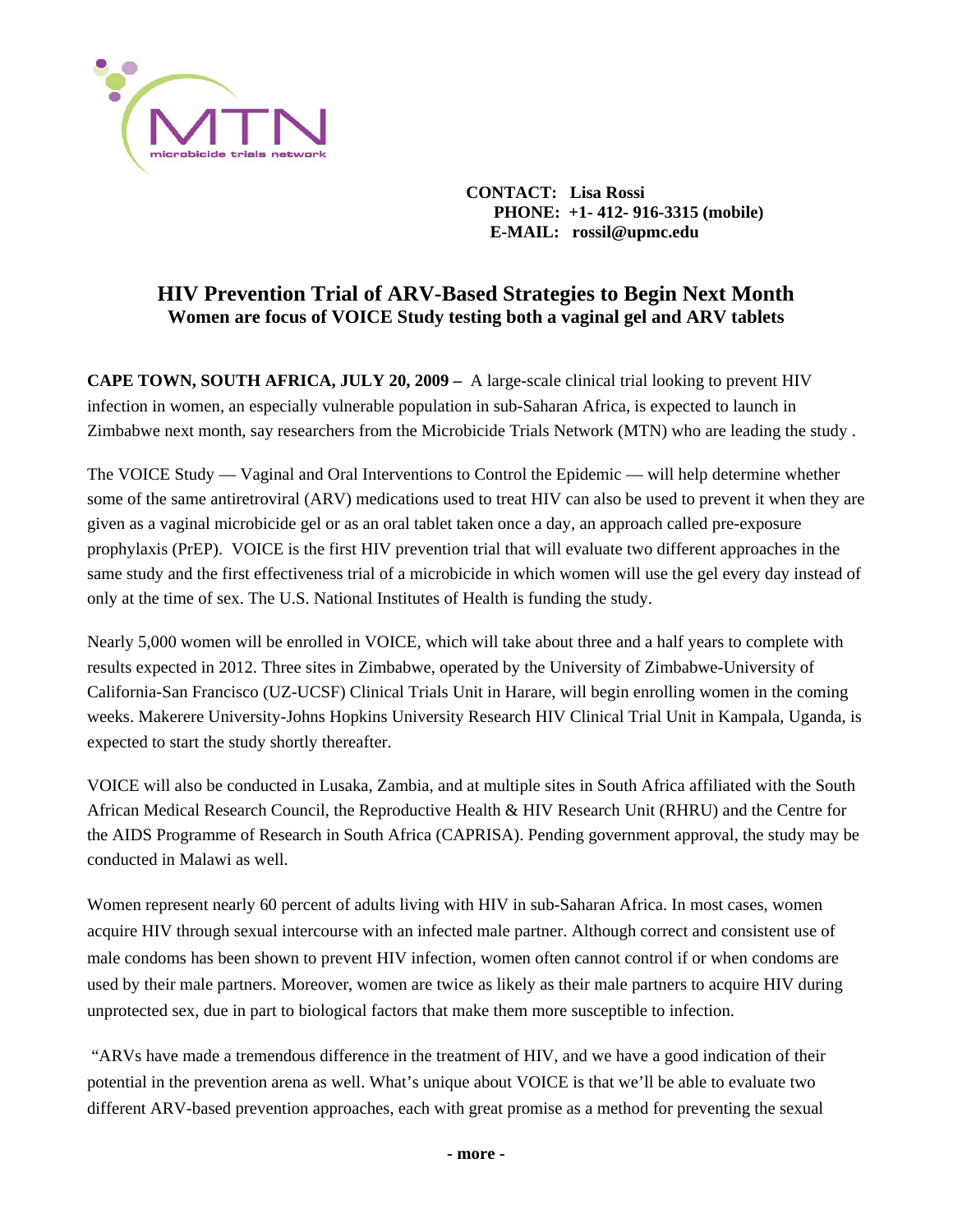transmission of HIV in women. Women throughout the world, but especially here in Africa, stand to benefit if we find either one is safe and effective," said Mike Chirenje, M.D., associate professor and consultant gynecologist in the department of obstetrics and gynecology at the University of Zimbabwe in Harare and cochair of the VOICE Study.

Two ARV tablets are being tested in VOICE: tenofovir and Truvada.® Tenofovir, short for tenofovir disoproxil fumarate (TDF), is also known by the brand name Viread®, while Truvada is the brand name for a combination drug that contains tenofovir and another active ingredient called emtricitabine (FTC). Both are approved for treating HIV as part of antiretroviral therapy (ART). While at least three ARVs are typically used for ART, a single ARV tablet taken once a day is the regimen being tested for HIV prevention in current PrEP trials, including VOICE.

The vaginal microbicide being evaluated in VOICE, tenofovir topical gel, contains the activated form of the same ingredient in the oral tablet. It is among a newer class of candidate microbicides – substances intended to reduce or prevent the sexual transmission of HIV and other sexually transmitted infections when applied topically inside the vagina or rectum – with specific activity against HIV.

Women in VOICE will be randomly assigned to one of five study groups. Two groups will apply gel every day – either tenofovir gel or a placebo gel with no active ingredient. Three groups will be assigned to daily tablet regimens, with either tenofovir, Truvada or a placebo tablet as the drug under study. Because the study is blinded, neither the participants nor the researchers will know who is in which gel or tablet group. Women will use the same product every day the entire time they are in the study, which is expected to be an average of 22.5 months. All participants will receive ongoing HIV risk-reduction counseling, condoms, and diagnosis and treatment of sexually transmitted infections (STIs).

To determine the approach that women are more likely to use consistently, researchers will ask participants a series of standard questions about sexual activity, product use, product use adherence, male condom use and product sharing. Participants will also answer the same kinds of questions privately with the help of a computer, an approach that is thought to be a better way to collect information about sensitive behaviors.

"We're focusing this research in a part of the world where it really needs to work, but for any approach to be truly effective, women have to use it. So, a major question that we will also address in VOICE is which of the two – the tablet or the gel – will women actually be more inclined to use," said Jeanne Marrazzo, M.D., M.P.H., associate professor of medicine in the division of allergy and infectious diseases at the University of Washington in Seattle, U.S.A., and VOICE Study co-chair with Dr. Chirenje.

VOICE researchers also plan to conduct a companion study at RHRU's Tshireletso Clinic in Soweto looking specifically at household and community factors that might influence adherence to products. Another companion study, VOICE B, or the Bone Mineral Density Sub-study, is being conducted at the Uganda and Zimbabwe sites. VOICE B will involve about 300 women who have been randomized to the oral tablet groups to determine the potential effects, if any, that oral ARVs may have on bone health in HIV-negative women.